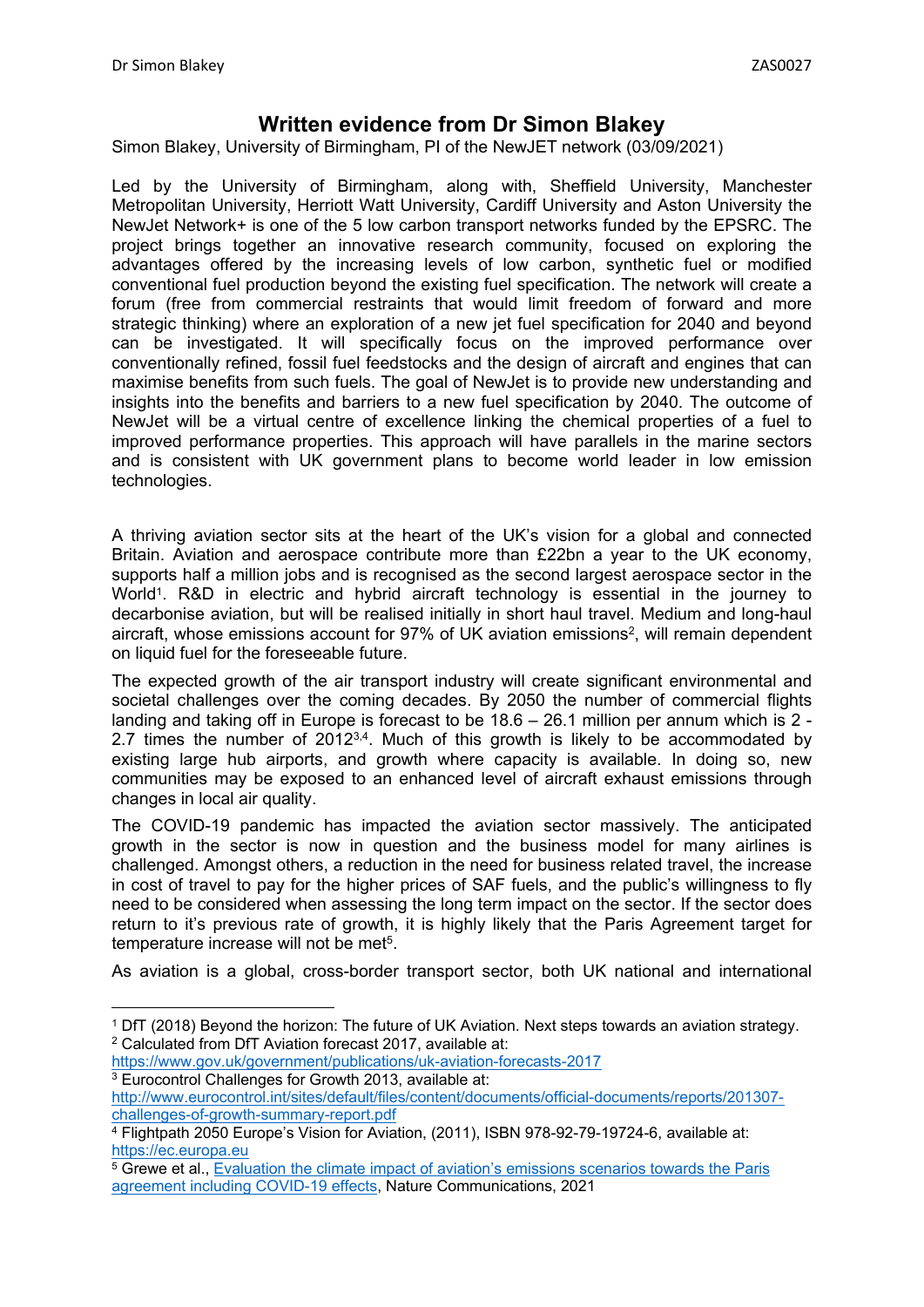regulatory and policy making bodies intend that growth within the sector is achieved with a minimum impact on the environment and whilst maintaining the safety of flight, and should be engaged with as part of any enquiry. Principal policy and regulatory authorities are listed below:

**UNFCCC:** The legislated 2050 target for a reduction of at least 80% of  $CO<sub>2</sub>$  emissions reductions implied by the Paris Agreement (COP21) will require the UK to develop new technologies and processes. Actions required to meet the emission targets will include both sector-specific and cross-cutting areas like CCS, greenhouse gas removal, and the appropriate use of sustainable bioenergy.

**ICAO:** Carbon Offsetting and Reduction Scheme for International Aviation, which is an emission mitigation approach for the global airline industry. A pilot stage will commence from 2021-2023 with a voluntary stage between 2024-2026 with full implementation in 2027-2035.

**Europe**: Europe's long-term goal, as stated in the EU 2010 Transport White Paper, is for aviation to use minimum 40% sustainable alternative fuels in Europe by 2050. In addition, the Strategic Research and Innovation Agenda of the Advisory Council for Aviation Research in Europe (ACARE) has set a goal of a 75% reduction in  $CO<sub>2</sub>$  emissions by 2050 $^{\circ}$ .

UK: In response to its commitments to reduce  $CO<sub>2</sub>$  emissions from aviation the UK Government has published its Net Zero strategy. This will address the need to limit UK aviation emissions to the level assumed when the fifth carbon budget was set (i.e. around 2005 levels by 2050 – accommodating a 60% potential increase in demand)<sup>7</sup>. For the UK to achieve carbon

**Leading Fuel Specifications:** The US ASTM specification groups and associated R&D support developed and maintain world leading specifications for conventional and synthetic fuels, and the processes by which new fuels are introduced. The UK MoD Defence Standards generally follow their lead. Other specification around the world (apart from Russia and China) adopt ASTM/DEFSTAN requirements. Therefore engagement with ASTM and DEFSTAN is critical to success.

*What contribution can operational efficiencies make to reduce emissions from aircraft / shipping vessels and over what timescale could these have an effect on emissions?*

For aviation, operational efficiencies will make a meaningful contribution to the reduction in emissions. Route optimisation and avoiding sensitive regions of the climate for particular flights have been shown to have a significant impact. In general, flying lower and slower will reduce fuel consumption, however this is not the direction that the sector has previously been heading in. Faster and cheaper flights are not the choice with the lowest environmental impact.

# *How close are zero carbon fuels to commercialisation for aviation / shipping?*

Sustainable Aviation Fuels (SAFs) are commercialised and are being produced at a limited number of locations globally. The production costs are higher than those for conventional fuels and this has limited the rate of growth. The UK has an opportunity to develop a SAF industry at this early stage in the production of fuels from sustainable sources.

## *How effective will the Jet Zero Council be in catalysing zero emissions technologies?*

The implementation of a mandate for SAF is highly likely to be effective in bridging the gap in the economic case for producing and using SAF.

<sup>6</sup> ACARE (2017) Delivering Europe's Vision for Aviation. Strategic Research and Innovation Agenda

<sup>7</sup> Committee on Climate Change (2018) Reducing UK emissions, 2018 progress report to parliament.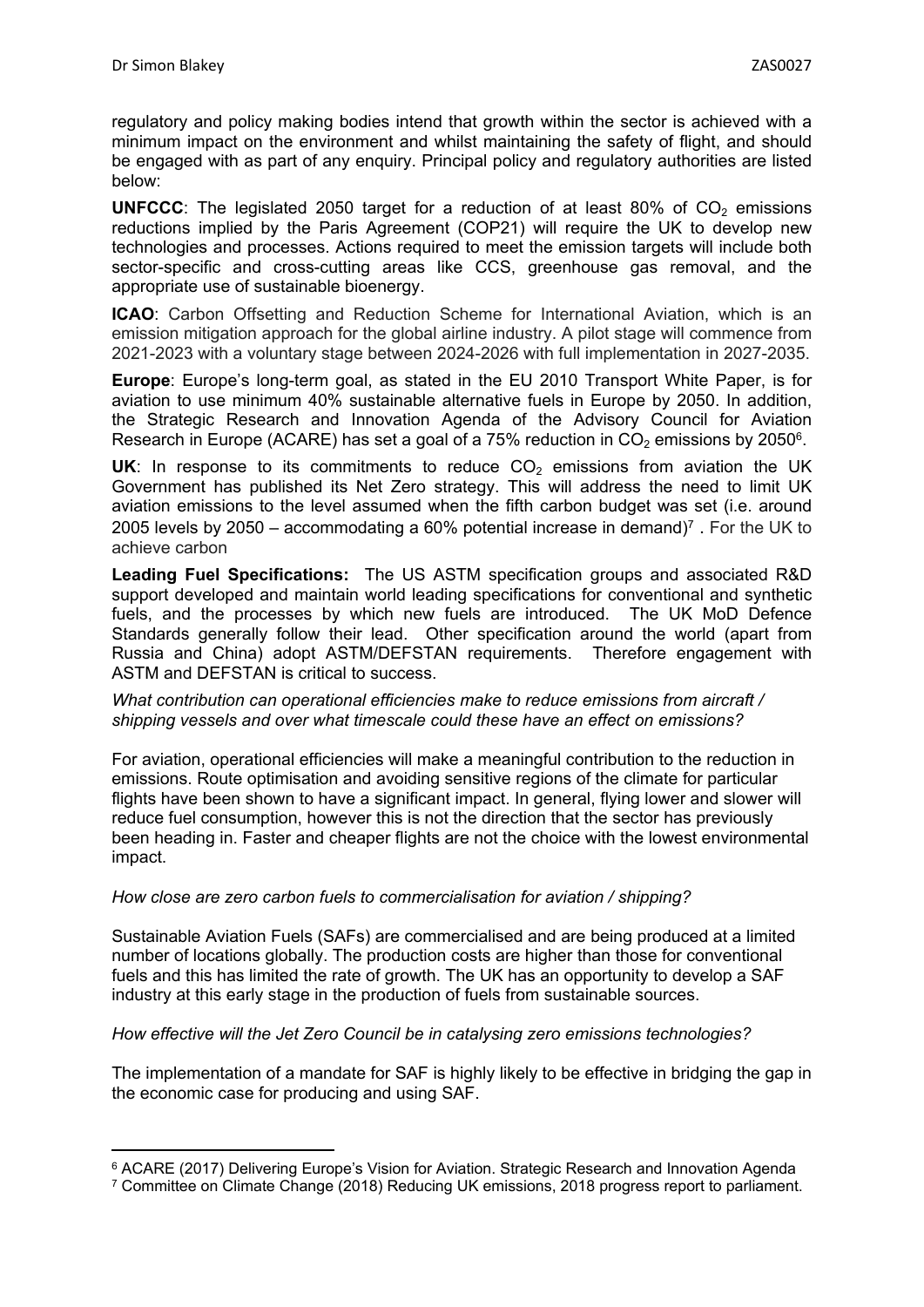#### *What role should transitional fuels such as alternative hydrocarbon fuels play?*

Transitional hydrocarbon fuels such as SAF remain the only alternative to conventional fuels which will require minimal changes to the fuel supply system, ground handling on airports, and aircraft and engine hardware. SAF fuels are already approved for flight and are already being used, albeit in small but increasing volumes. As such it should be viewed as one of the most important changes to the sector since the dawn of the jet age in the 1960s.

The aviation sector has a long term commitment to hydrocarbon fuels for medium and long haul flight. This is due to the energy density of the liquid hydrocarbons, and a wide global availability.

It is possible that electric and hydrogen powered flight replace hydrocarbon fuels for short haul flight up to 2,500km in range (future developments in hydrogen powered flight may push this out to 6,000km, but is highly uncertain). Although these technologies are yet to be available for commercial flights.

### *What new technologies are there to reduce emissions from aircraft / shipping vessels and how close to commercialisation are they?*

SAF fuels are the closest to commercialisation and likely to have the biggest impact the GHG and environmental impact of the sector. Large reductions in  $CO<sub>2</sub>$  emission across the whole life cycle have been demonstrated and must be implemented at a large scale over the time frame up to 2050.

In addition SAF fuels over a number of advantages over conventional fuels in terms of engine performance and the non- $CO<sub>2</sub>$  impact of SAF fuels needs to be assessed. This is critical. If the non-CO<sub>2</sub> impact of SAF can be accounted for properly, it will increase the viability of the SAF industry and potentially reduce the gap in fuel price.

There is also a need to explore the re-optimisation of airframe and engine around 100% SAF fuels. This has the potential to reduce fuel consumption and consequently reduce the environmental impact of the sector further still. The NewJET Network+ currently estimates that this potential is at least somewhere between 7-10% reduction in fuel burn in use, which is comparable with some of the more advanced engine and airframe technology options. The NewJET Network+ will continue to work on assessing this potential.

The uptake of more advanced engine architectures, such as geared turbofans will also contribute significantly to reduction in fuel consumption (25% for the Rolls Royce Ultrafan) and are already commercialised in the GE LEAP engine.

Flying lower and slower is also a technology which is currently available and will reduce emissions.

Many other technologies exist and further reductions will be possible through their implementation, however those with large impacts (greater than a 50% reduction in emissions across the life cycle) require significant investment in ground based infrastructure to enable their use. Commercial hydrogen and electric flight are currently not possible at a national or international scale.

*How should the Government's net zero aviation strategy support UK industry in the development and uptake of technologies, fuels and infrastructure to deliver net zero shipping and aviation?*